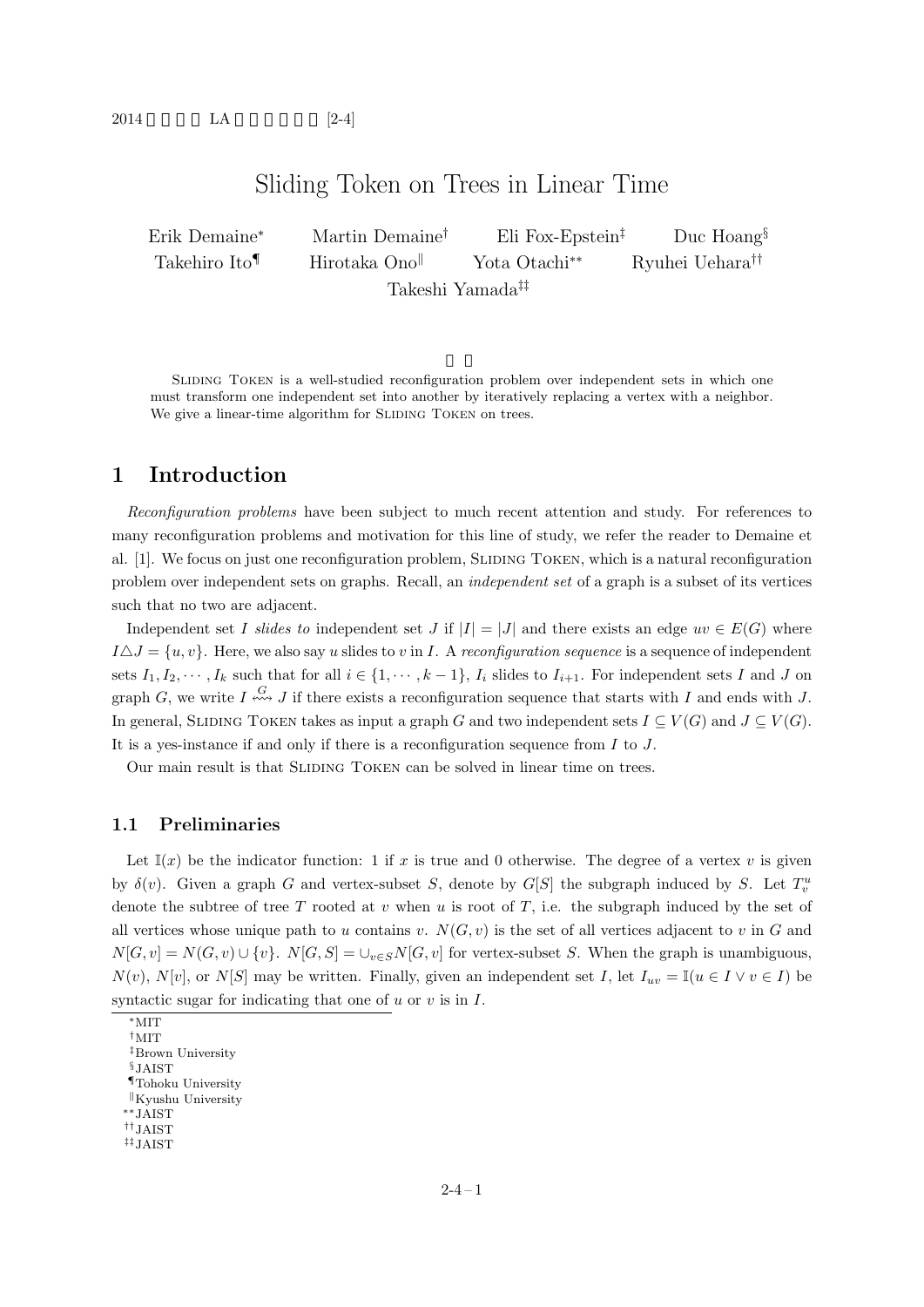#### **1.2 Related Results**

Demaine et al. [1] give a quadratic-time algorithm to compute a reconfiguration sequence between two given independent sets or decide that one does not exist. Furthermore, they state that just deciding if a reconfiguration sequence exists without producing a witness could potentially be subquadratic. Here, we give a linear algorithm for the decision problem.

A vertex *v* is  $(G, I)$ -*rigid* for an independent set *I* on graph *G* if  $v \in I$  and  $I \stackrel{G}{\iff} J$  only if  $v \in J$ . Demaine et al. give two powerful lemmas about rigid vertices.

**Lemma 1** ([1], Lemma 6)**.** *Let I and J be independent sets of tree T of the same size. If there are no*  $(T, I)$ - or  $(T, J)$ -rigid vertices then  $I \stackrel{T}{\longleftrightarrow} J$ .

From this, we immediately get:

**Corollary 1.** *I*  $\stackrel{G}{\longleftrightarrow}$  *J if and only if the set X of*  $(T, I)$ *-rigid vertices is exactly the same as the*  $(T, J)$ *-rigid* vertices and for each component C of  $T[V(T) \setminus N[T, X]],$  we have  $|V(C) \cap I| = |V(C) \cap J|.$  $\Box$ 

This reduces the problem to identifying rigid vertices. To assist with this, we have:

**Lemma 2** ([1], Lemma 1). Let *I* be an independent set of tree *T* and let vertex  $u \in I$ .

- *(a)* Suppose that  $V(T) = \{u\}$ . Then *u is*  $(T, I)$ *-rigid.*
- *(b)* Suppose that  $|V(T)| \geq 2$ . Then *u* is  $(T, I)$ -rigid if and only if, for all neighbors  $v \in N(T, u)$ , there *exists a vertex*  $w \in I \cap N(T_v^u, v)$  *that is*  $(T_w^v, I \cap T_w^v)$ *-rigid.*

### **2 Rigid Vertices**

From Lemma 2, we extract a recurrence that will be used to efficiently find rigid vertices. Define  $\Phi(u, v)$  and  $\phi(v)$  as follows:

$$
\Phi(u,v) = \begin{cases}\n\mathbb{I}(v \in I) & v \text{ is a leaf} \\
\mathbb{I}(\sum {\Phi(v, w) \mid w \neq u, w \in N(T, v)} = \delta(v) - 1) & v \in I \text{ is not a leaf} \\
\mathbb{I}(\sum {\Phi(v, w) \mid w \neq u, w \in N(T, v) \cap I} > 0) & v \notin I \text{ is not a leaf} \\
\phi(v) = \mathbb{I} \left( \sum_{w \in N(T, v)} \Phi(v, w) = \delta(v) \right)\n\end{cases}
$$

For the purposes of efficient computation, we give an equivalent definition that more closely mirrors how the algorithm functions, despite the apparent circularity in its definition.

$$
C(v) = \sum \{\Phi(v, w) \mid w \in N(G, v), I_{vw} = 1\}
$$
  
\n
$$
\Phi(u, v) = \begin{cases}\n\mathbb{I}(v \in I) & v \text{ is a leaf} \\
\mathbb{I}(C(v) - \Phi(v, u) = \delta(v) - 1) & v \in I \text{ is not a leaf} \\
\mathbb{I}(C(v) - I_{uv}\Phi(v, u) > 0) & v \notin I \text{ is not a leaf} \\
\phi(v) = \mathbb{I}(C(v) = \delta(v))\n\end{cases}
$$
\n(1)

These are equivalent definitions of  $\Phi$  and  $\phi$ , seen by expanding  $C(v)$  and cancelling from the summation the term corresponding to  $w = u$ .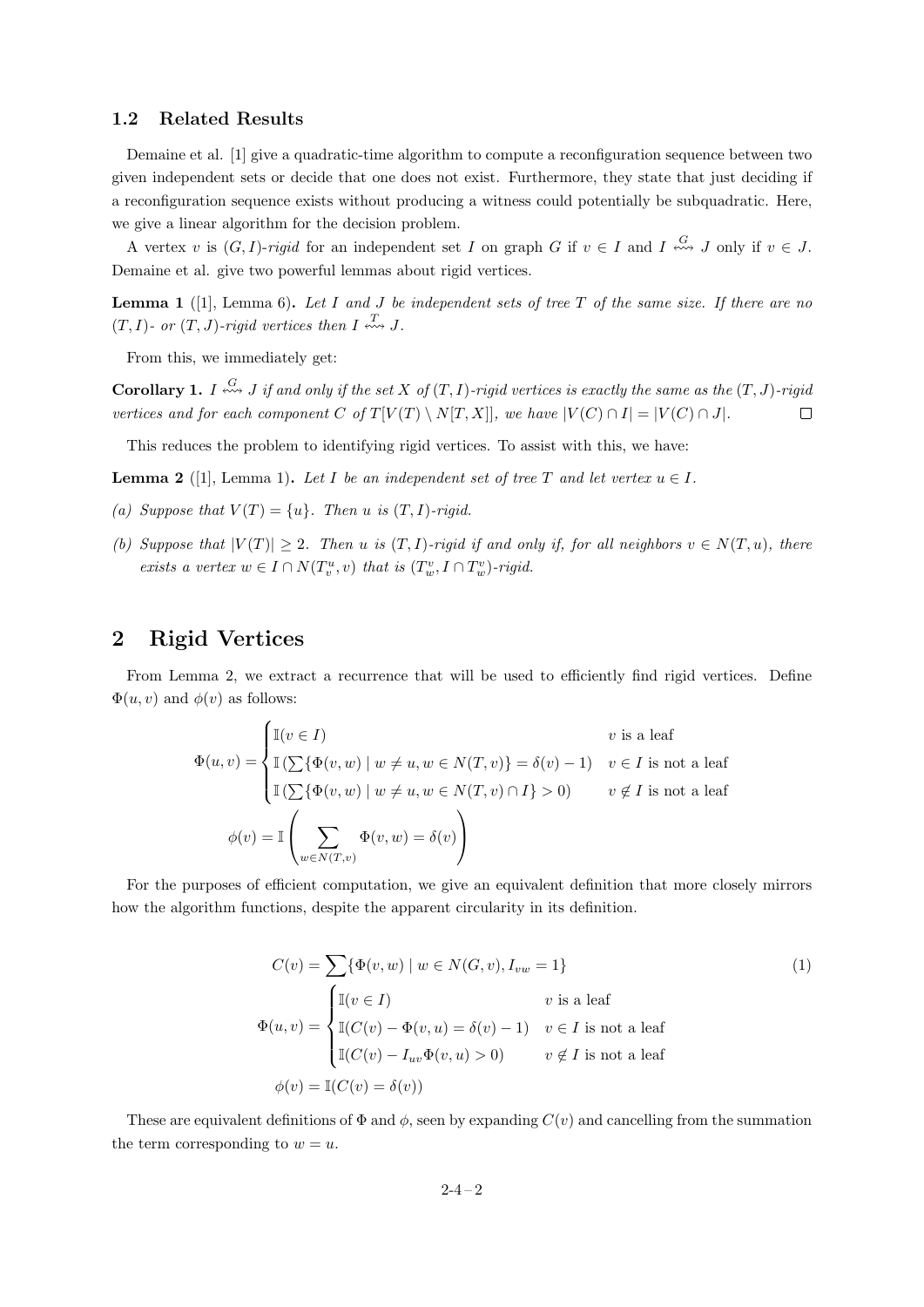*Proof.* The recurrences for  $\phi$  and  $\Phi$  directly mirror the computation implied by Lemma 2.

### **3 Main Algorithm**

```
Algorithm 1: DECIDESLIDINGTOKEN
  Input: Tree T, independent sets I and J
  Output: "yes" or "no"
1 F \leftarrow DELETERIGIDVERTICES(T, I)2 F' \leftarrow \text{DELETERIGIDVERTICES}(T, J)\mathbf{s} if F = F' then
4 foreach componenent C of F do
5 if |V(C) \cap I| \neq |V(C) \cap J| then
6 return "no"
7 return "yes"
8 else
9 return "no"
```
Corollary 1 implies a simple algorithm: DECIDESLIDINGTOKEN (Algorithm 1). Note that for DEcideSlidingToken to run in linear time, the loop on line 4 of Algorithm 1 should be implemeneted by keeping a set of unvisited vertices and running a graph search over each component, starting from an arbitrary unvisited vertex whenever the search gets stuck.

Once the subroutines used by the algorithm have been explained, proof is given of the main result:

**Theorem 1.** In linear time, DECIDESLIDINGTOKEN *(Algorithm 1) returns "yes" if*  $I \stackrel{T}{\longleftrightarrow} J$  and "no" *otherwise.*

# **4 Deleting Rigid Vertices**

DELETERIGIDVERTICES defers to an auxiliary procedure COMPUTEPHI to implement the recurrence implied in Lemma 2. This subroute performs the bulk of the work by populating a table  $C(\cdot)$  with the information necessary to decide if a vertex is rigid. The table  $P(\cdot)$  is used to bound the number of calls to COMPUTEPHI.

**Lemma 4.** *Suppose that* ComputePhi *(Algorithm 3) runs in amortized constant time per call. Then* DELETERIGIDVERTICES *(Algorithm 2) runs in linear time.*  $\Box$ 

**Lemma 5.** *Suppose that right before the first iteration of the loop on line 7 of Algorithm 2, for any*  $v \in I$ ,  $C(v)$  *is correct according to the value in recurrence (1). Then* DELETERIGIDVERTICES *(Algorithm 2) deletes exactly the set of vertices that are* (*T, I*)*-rigid or adjacent to a* (*T, I*)*-rigid vertex.*

*Proof.* Follows directly from the definition of  $\phi(v)$  and Lemma 3.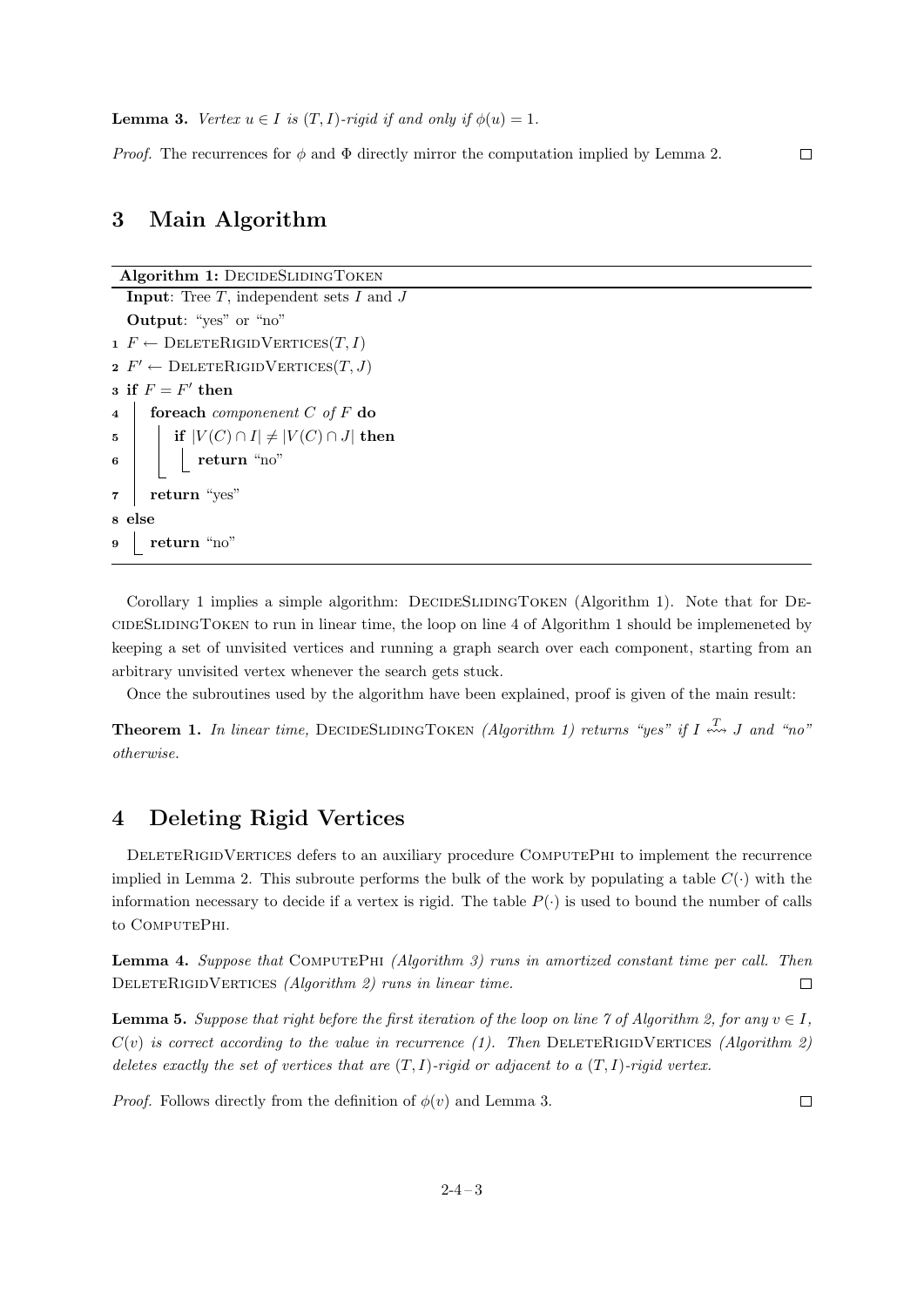**Algorithm 2: DELETERIGIDVERTICES** 

**Input**: Tree  $T = (V, E)$ , independent set *I* 

**Output**: Forest derived from deleting all (*T, I*)-rigid vertices and neighbors

- **1**  $\Phi(\cdot, \cdot) \leftarrow$  table from *E* to {0, 1}, initially with  $\Phi(u, v) \leftarrow 0 \ \forall uv \in E$
- **2**  $C(\cdot) \leftarrow$  table from *V* to  $\{0, 1, \ldots, |V|\}$ , initially with  $C(v) \leftarrow 0 \ \forall v \in V$
- **3**  $P(\cdot)$  ← table from *V* to subsets of *V*, initially with  $P(v)$  ←  $N(T, v)$   $\forall v \in V$
- **<sup>4</sup> foreach** *edge uv ∈ E* **do**
- **5** COMPUTEPHI $(T, I, \Phi, C, P, u, v)$
- **6** COMPUTEPHI $(T, I, \Phi, C, P, v, u)$
- **<sup>7</sup> foreach** *vertex v ∈ I* **do**
- **if**  $C(v) = \delta(v)$  **then**
- **9** delete  $N[T, v]$  from  $T$

**<sup>10</sup> return** the resulting forest

#### **Algorithm 3: COMPUTEPHI**

**Input**: Forest *T*, independent set *I*, tables  $\Phi$ , *C*, *P*, vertices *u*, *v* **1 if** COMPUTEPHI $(T, I, \Phi, C, P, u, v)$  *was ever executed before* **then <sup>2</sup> return <sup>3</sup> foreach** *neighbor w ∈ P*(*v*) **do** 4 **if**  $w \neq u$  **then 5** COMPUTEPHI $(T, I, \Phi, C, P, v, w)$ **6**  $\vert$  remove *w* from  $P(v)$ **<sup>7</sup>** *y ← C*(*v*) *− Iuv ·* Φ(*v, u*)  $\mathbf{s} \ \Phi(u,v) \leftarrow$  $\sqrt{ }$ Į  $\mathcal{L}$ I(*y* = *δ*(*v*) *−* 1) *v ∈ I*  $\mathbb{I}(y > 0)$   $v \notin I$ **9 if**  $I_{uv} = 1$  *and*  $\Phi(u, v) = 1$  **then**  $10 \quad C(u) \leftarrow C(u) + 1$ 

### **5 ComputePhi in linear total time**

**Lemma 6.** ComputePhi *(Algorithm 3), when invoked with vertices u and v, assigns the correct values to*  $\Phi(u, v)$  *and*  $C(u)$  *according to the alternate recurrence* (1).

*Proof.* First, notice that if *v* is a leaf then the *y*-value on line 7 is 0, so  $\Phi(u, v) = 1$  if and only if  $v \in I$ because  $\delta(v) - 1 = 0 = y$ .

Now suppose, toward contradiction, that some Φ-value is not correctly computed. Say the induced subtree of an ordered pair  $(u, v)$ , with *v* an internal vertex, is  $T_w^u$ . Let  $(u, v)$  be the pair with a smallest (in number of vertices) induced subtree such that  $\Phi(u, v)$  is computed incorrectly. Then the value of  $C(v)$  is wrong.  $C(v)$  is the sum of the appropriate  $\Phi$ -values for vertex pairs with strictly smaller induced subtrees. Thus, one of these  $\Phi$ -values, say  $\Phi(v, w)$ , must be incorrect. Notice that if  $w \neq u$ , COMPUTEPHI $(T, I, \Phi, C, P, v, w)$  must have already been invoked to compute  $\Phi(v, w)$ . This violates the assumption that  $\Phi(u, v)$  was a minimal counterexample:  $(v, w)$  induces a smaller subtree than  $(u, v)$ .